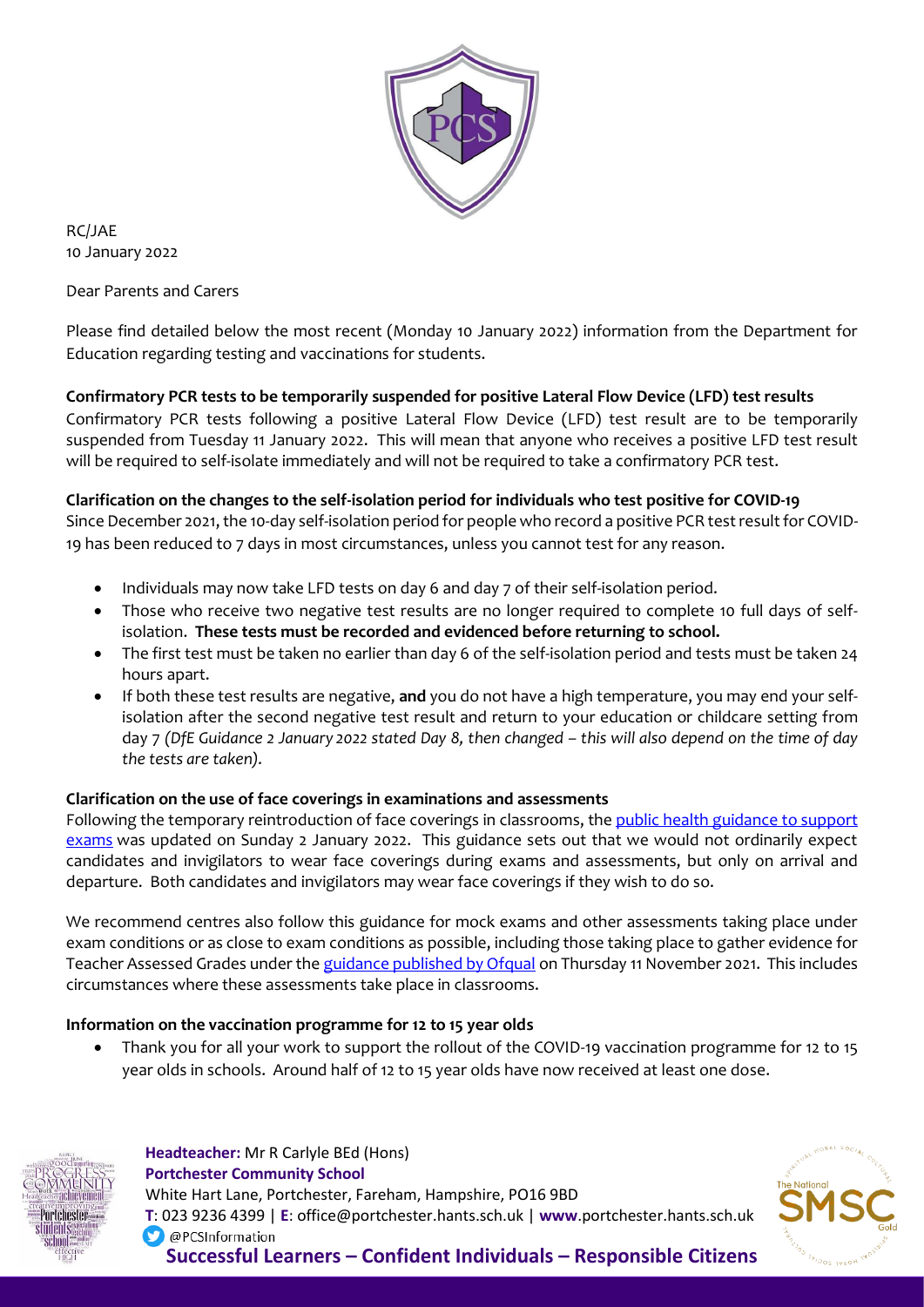

- Young people aged 12 to 15 in England are now being offered a second dose of the Pfizer-BioNTech COVID-19 vaccine at a minimum of 12 weeks from the first dose, following advice from the Joint Committee on Vaccination and Immunisation (JCVI).
- Parents can book vaccinations for their child, if aged 12 or over, through the NHS [booking](https://www.nhs.uk/conditions/coronavirus-covid-19/coronavirus-vaccination/book-coronavirus-vaccination/?utm_source=6%20January%202022%20C19&utm_medium=Daily%20Email%20C19&utm_campaign=DfE%20C19) system.

## **School-based vaccinations**

- Vaccination for this group will also continue to be carried out by the School Age Immunisation Service (SAIS). A letter was issued to parents in December 2021 giving information about further vaccinations here at the school on **Monday 7 February 2022.** The letter contained a E-Consent form for completion. To date we have nearly 200 returns.
- All students are asked before the vaccination about their current health.
- If your child has had a positive PCR test for COVID-19 in the last 12 weeks, they will not be able to be vaccinated.
- A copy of this letter can be found on the school website.



# **Guidance Summary from the Department for Education**

- You should follow this advice until 10 full days from when your self-isolation period started.
- You should not take any more LFD tests after the 10th day of your isolation period, and you may stop self-isolating after this day. This is because you are unlikely to be infectious after the 10th day of your isolation period.



 **Headteacher:** Mr R Carlyle BEd (Hons)  **Portchester Community School** White Hart Lane, Portchester, Fareham, Hampshire, PO16 9BD  **T**: 023 9236 4399 | **E**: office@portchester.hants.sch.uk | **www**.portchester.hants.sch.uk O @PCSInformation **Successful Learners – Confident Individuals – Responsible Citizens**